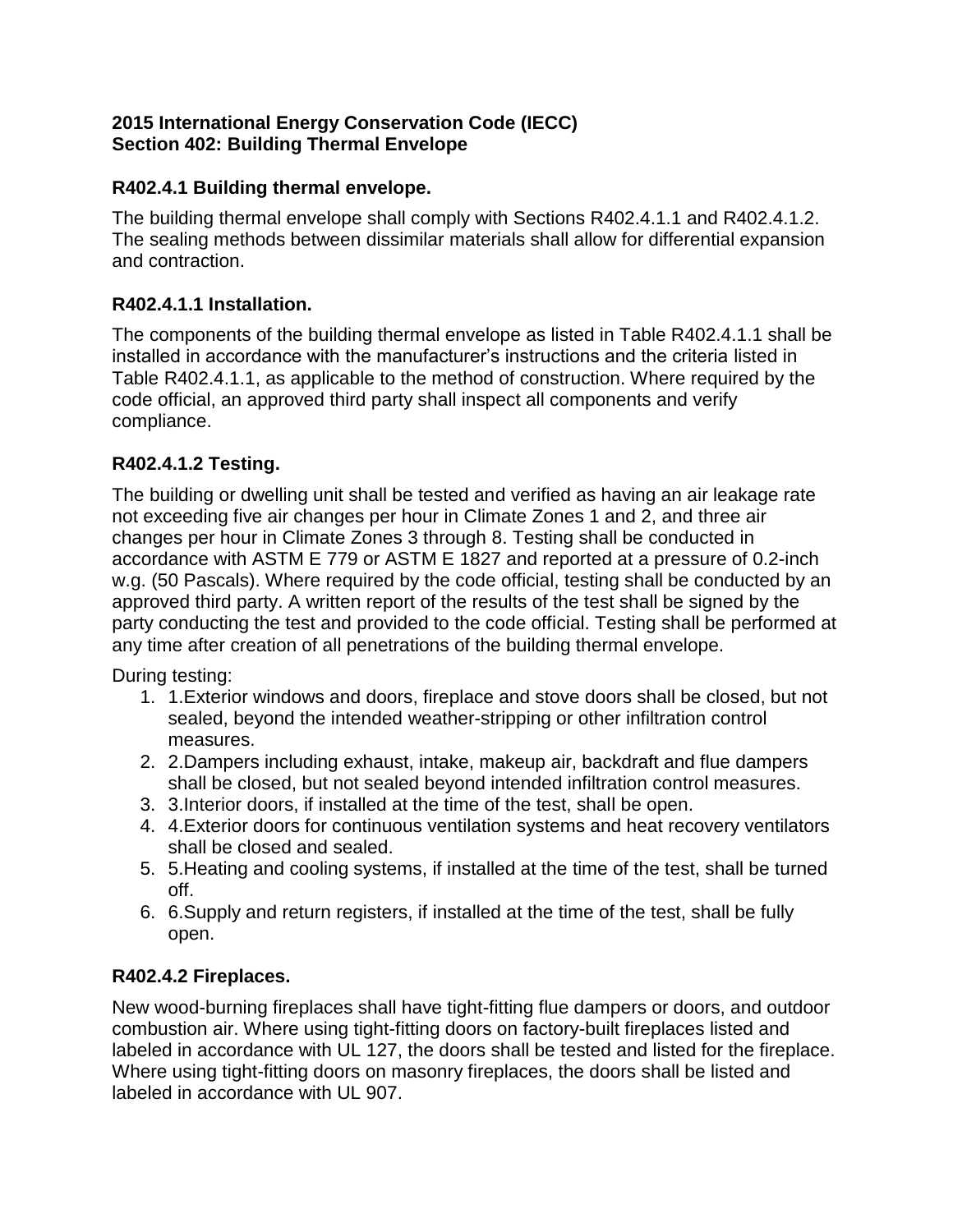#### **R402.4.3 Fenestration air leakage.**

Windows, skylights and sliding glass doors shall have an air infiltration rate of no more than 0.3 cfm per square foot  $(1.5 \text{ L/s/m}^2)$ , and swinging doors no more than 0.5 cfm per square foot (2.6 L/s/m<sup>2</sup>), when tested according to NFRC 400 or AAMA/WDMA/CSA 101/I.S.2/A440 by an accredited, independent laboratory and listed and labeled by the manufacturer.

Exception: Site-built windows, skylights and doors.

## **R402.4.4 Rooms containing fuel-burning appliances.**

In Climate Zones 3 through 8, where open combustion air ducts provide combustion air to open combustion fuel burning appliances, the appliances and combustion air opening shall be located outside the building thermal envelope or enclosed in a room, isolated from inside the thermal envelope. Such rooms shall be sealed and insulated in accordance with the envelope requirements of Table R402.1.2, where the walls, floors and ceilings shall meet not less than the basement wall R-value requirement. The door into the room shall be fully gasketed and any water lines and ducts in the room insulated in accordance with Section R403. The combustion air duct shall be insulated where it passes through conditioned space to a minimum of R-8.

#### Exceptions:

- 1. 1.Direct vent appliances with both intake and exhaust pipes installed continuous to the outside.
- 2. 2.Fireplaces and stoves complying with Section R402.4.2 and Section R1006 of the International Residential Code.

## **R402.4.5 Recessed lighting.**

Recessed luminaires installed in the building thermal envelope shall be sealed to limit air leakage between conditioned and unconditioned spaces. All recessed luminaires shall be IC-rated and labeled as having an air leakage rate not more than 2.0 cfm (0.944 L/s) when tested in accordance with ASTM E 283 at a 1.57 psf (75 Pa) pressure differential. All recessed luminaires shall be sealed with a gasket or caulk between the housing and the interior wall or ceiling covering.

## **R402.5 Maximum fenestration U-factor and SHGC (Mandatory).**

The area-weighted average maximum fenestration U-factor permitted using tradeoffs from Section R402.1.5 or R405 shall be 0.48 in Climate Zones 4 and 5 and 0.40 in Climate Zones 6 through 8 for vertical fenestration, and 0.75 in Climate Zones 4 through 8 for skylights. The area-weighted average maximum fenestration solar heat gain coefficient (SHGC) permitted using tradeoffs from Section R405 in Climate Zones 1 through 3 shall be 0.50.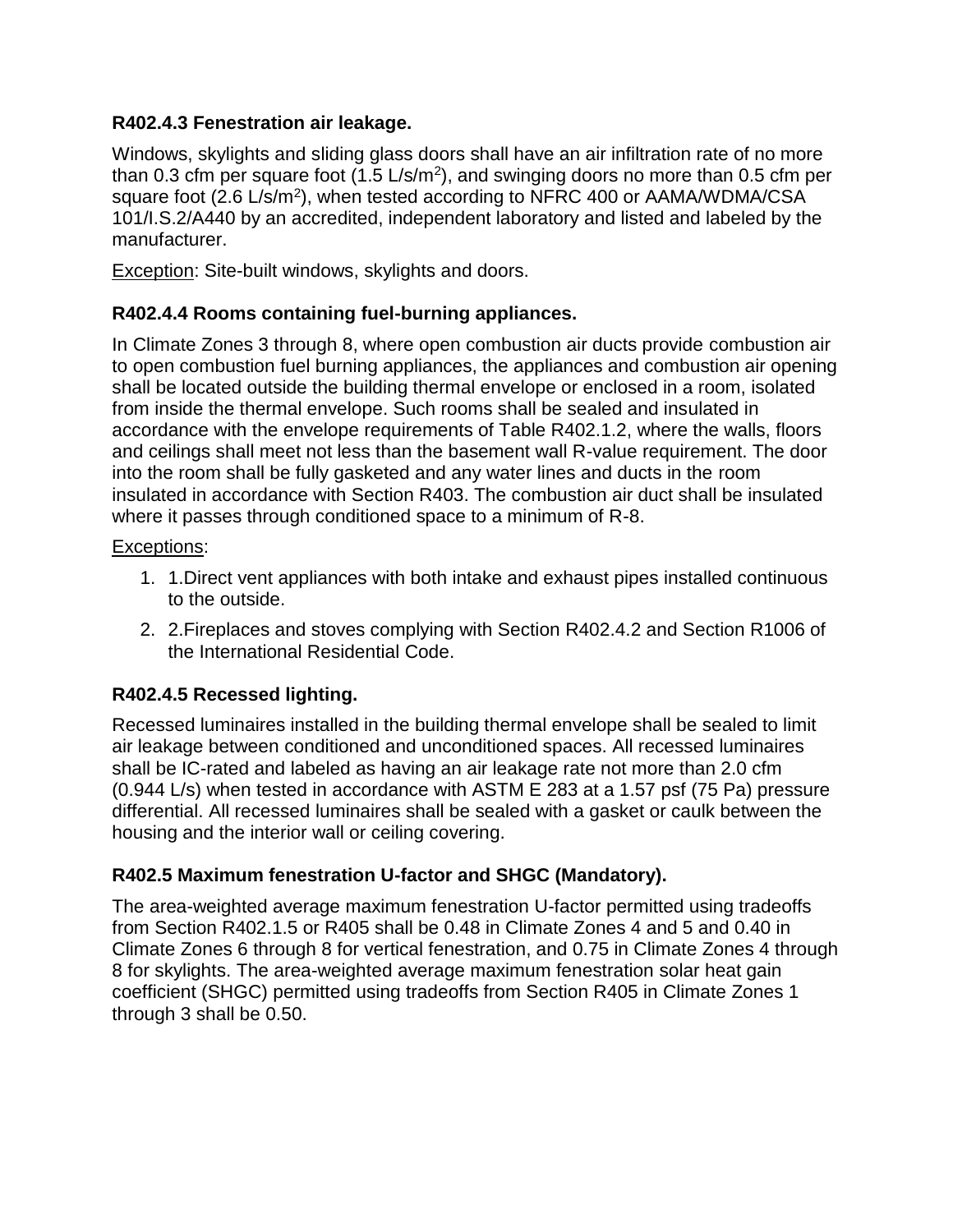#### **TABLE R402.4.1.1 AIR BARRIER AND INSULATION INSTALLATION**

| <b>COMPONENT</b>                                              | <b>AIR BARRIER CRITERIA</b>                                                                                                                                                                                                                         | <b>INSULATION INSTALLATION CRITERIA</b>                                                                                                                                                                                                                                                                                                                                                               |
|---------------------------------------------------------------|-----------------------------------------------------------------------------------------------------------------------------------------------------------------------------------------------------------------------------------------------------|-------------------------------------------------------------------------------------------------------------------------------------------------------------------------------------------------------------------------------------------------------------------------------------------------------------------------------------------------------------------------------------------------------|
| General<br>requirements                                       | A continuous air barrier shall be installed in the<br>contains a continuous air barrier. Breaks or joints material.<br>in the air barrier shall be sealed.                                                                                          | building envelope. The exterior thermal envelope Air-permeable insulation shall not be used as a sealing                                                                                                                                                                                                                                                                                              |
| Ceiling/attic                                                 | The air barrier in any dropped ceiling/soffit shall<br>be aligned with the insulation and any gaps in<br>the air barrier shall be sealed. Access openings,<br>drop down stairs or knee wall doors to<br>unconditioned attic spaces shall be sealed. | The insulation in any dropped ceiling/soffit shall be aligned<br>with the air barrier.                                                                                                                                                                                                                                                                                                                |
| <b>Walls</b>                                                  | The junction of the foundation and sill plate shall<br>be sealed. The junction of the top plate and the<br>top of exterior walls shall be sealed. Knee walls<br>shall be sealed.                                                                    | Cavities within corners and headers of frame walls shall be<br>linsulated by completely filling the cavity with a material<br>having a thermal resistance of R-3 per inch minimum.<br>Exterior thermal envelope insulation for framed walls shall<br>be installed in substantial contact and continuous<br>alignment with the air barrier.                                                            |
| Windows, skylights<br>land doors                              | The space between window/door jambs and<br>framing, and skylights and framing shall be<br>sealed.                                                                                                                                                   |                                                                                                                                                                                                                                                                                                                                                                                                       |
| Rim joists                                                    | Rim joists shall include the air barrier.                                                                                                                                                                                                           | Rim joists shall be insulated.                                                                                                                                                                                                                                                                                                                                                                        |
| Floors (including<br>above garage and<br>cantilevered floors) | The air barrier shall be installed at any exposed<br>edge of insulation.                                                                                                                                                                            | Floor framing cavity insulation shall be installed to maintain<br>permanent contact with the underside of subfloor decking,<br>or floor framing cavity insulation shall be permitted to be in<br>contact with the top side of sheathing, or continuous<br>insulation installed on the underside of floor framing and<br>extends from the bottom to the top of all perimeter floor<br>framing members. |
| Crawl space walls                                             | Exposed earth in unvented crawl spaces shall be<br>covered with a Class I vapor retarder with<br>overlapping joints taped.                                                                                                                          | Where provided instead of floor insulation, insulation shall<br>be permanently attached to the crawlspace walls.                                                                                                                                                                                                                                                                                      |